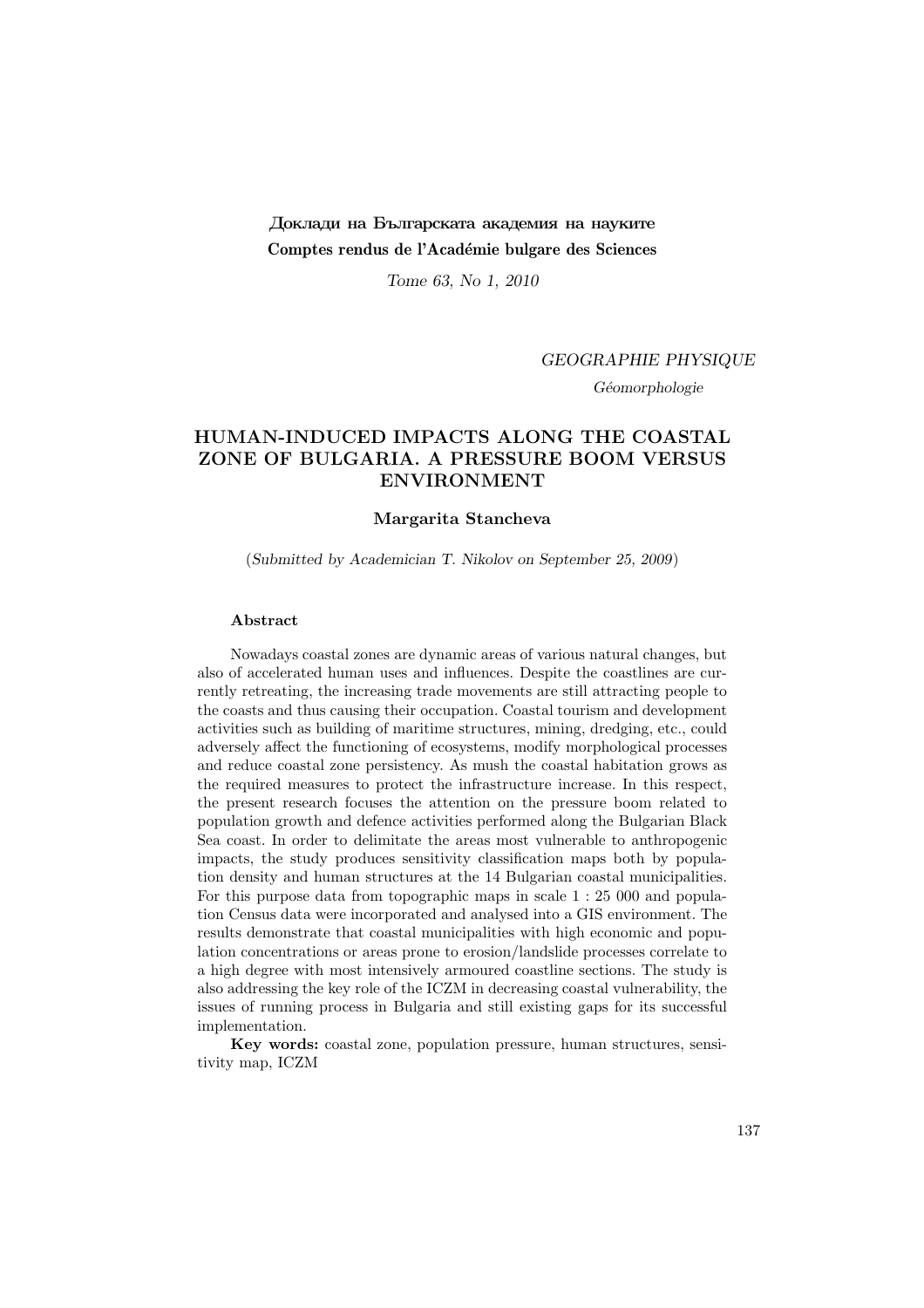1. Introduction. The coastal areas worldwide have been recognised as most changeable sites between sea and land. At the same time, they are also highly attractive both for settlements and many human activities. Over the past two centuries there has been progressive anthropogenic influence on the geomorphology of the European coast from several perspectives [<sup>1</sup> ]. Since 70s of the past century the Bulgarian Black Sea coastal zone has also experienced significant environmental damages from the increase in economical and recreational uses, and number of developments.

About 60% of the Bulgaria's 412 km coastline, between cape Sivriburun northing and Rezovska river southing (Fig. 1), is presently eroding  $[2, 3]$ , however, now more than ever people tend to live close to the shorelines  $[4, 5]$ . The cliff retreats at an average rate of  $0.08 \text{ m/y}$  along the Bulgarian coastline: the highest erosion rates of 0.30 m/y was recorded at the loess coast between the capes of Sivriburun and Shabla, whereas at the most southern part the rate reaches at least 0.01 m/y at the volcanic rocks  $[3]$ . Thus, the cliff progradation has initially been predetermined by the geological settings of the coast, but as well as by the accelerating sea level rise. The average sea level fluctuations along the Bulgarian Black Sea coast vary from  $1.5$  to 3 mm/y, however, there would be a case of extreme sea level rise that might cause severe coastline erosion  $[6, 7]$ .

The high level of shorelines armouring by port or coast-protection structures has arisen as major environmental problem in the coastal zones both at European and national scale. The coastal armouring should not be seen as a local solution and in isolation from other issues since it is closely related to the critical erosion process damaging the stability of coasts of the whole region. For instance, the coastlines of the Mediterranean Sea (almost 30%), the North Sea (20%) and the Black Sea  $(13\%)$  have the most critical erosion hotspots  $[8]$ . Namely the prevalence of erosion/landslide processes along the Bulgarian Black Sea coast had fostered the implementation of many hard defence and stabilisation works over the last decades. In this context, it is important now to consider in what extent the coastprotection structures impact on shoreline and its sustainability  $[9]$ .

According to the ICZM (Integrated Coastal Zone Management) evaluation report  $[10]$ , the Black Sea coastal zone has been seeing as highly vulnerable resource due to increasing human population. This results in different conflicts and destruction of the functionality of the coastal system. Erosion, over-urbanisation and unsustainable coastal tourism have been pointed as the most crucial problems. The pressure boom caused by the tourism industry and illegal constructions along the West Black Sea coast has been leading to reduced access to the beaches for the general public, as well as to degradation of natural ecosystems. The bases of these problems are mostly associated with: priority to coastal tourism; lack of law enforcement; poor interactions between coastal scientists and decision-makers; and lack of multidisciplinary monitoring of the coastal zone.

Large sections of Europe's coast are currently dominated by humans as geo-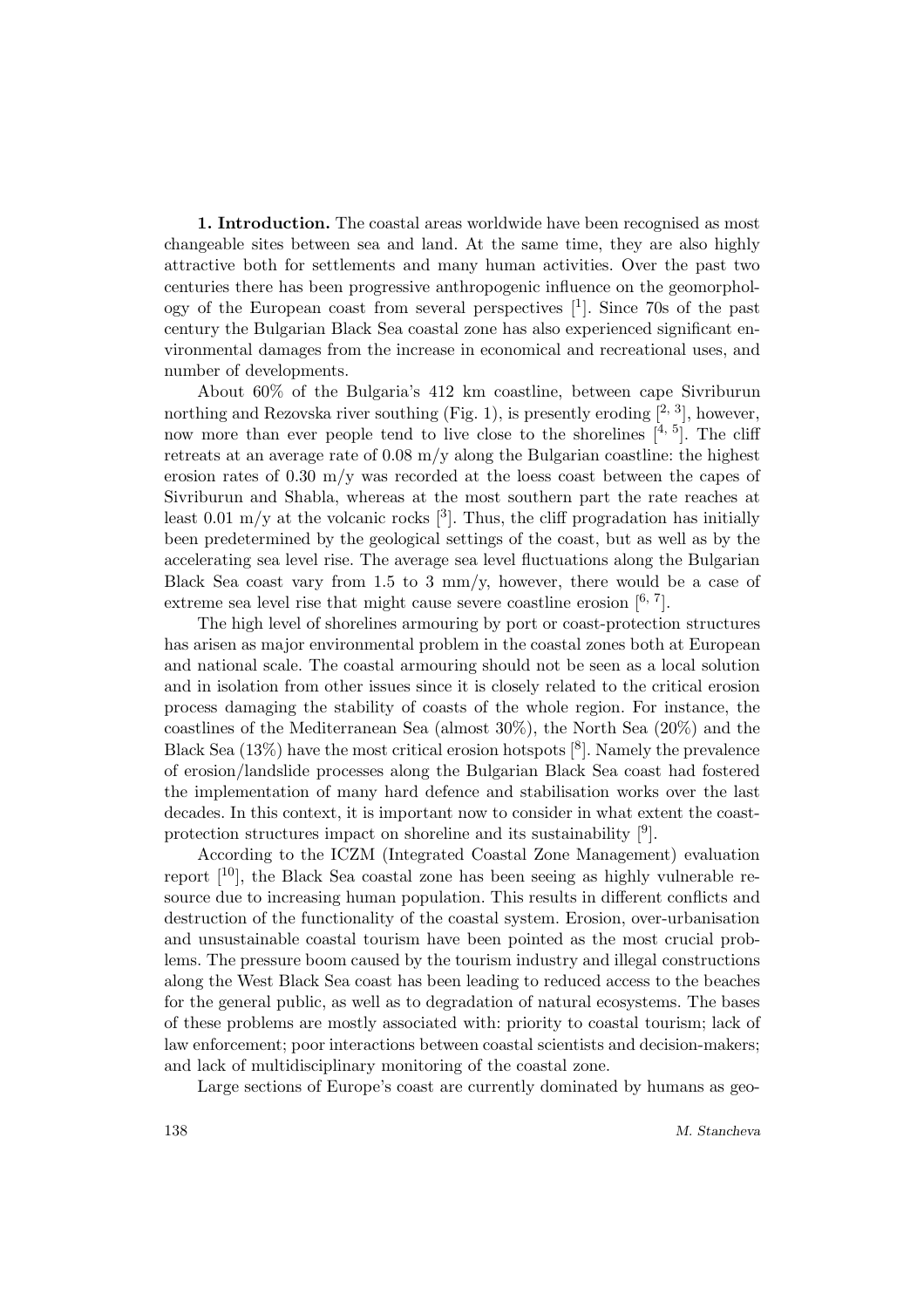

Fig. 1. The Bulgarian Black Sea coast



Fig. 2. Sensitivity map by population pressure (at 14 Bulgarian Black Sea municipalities)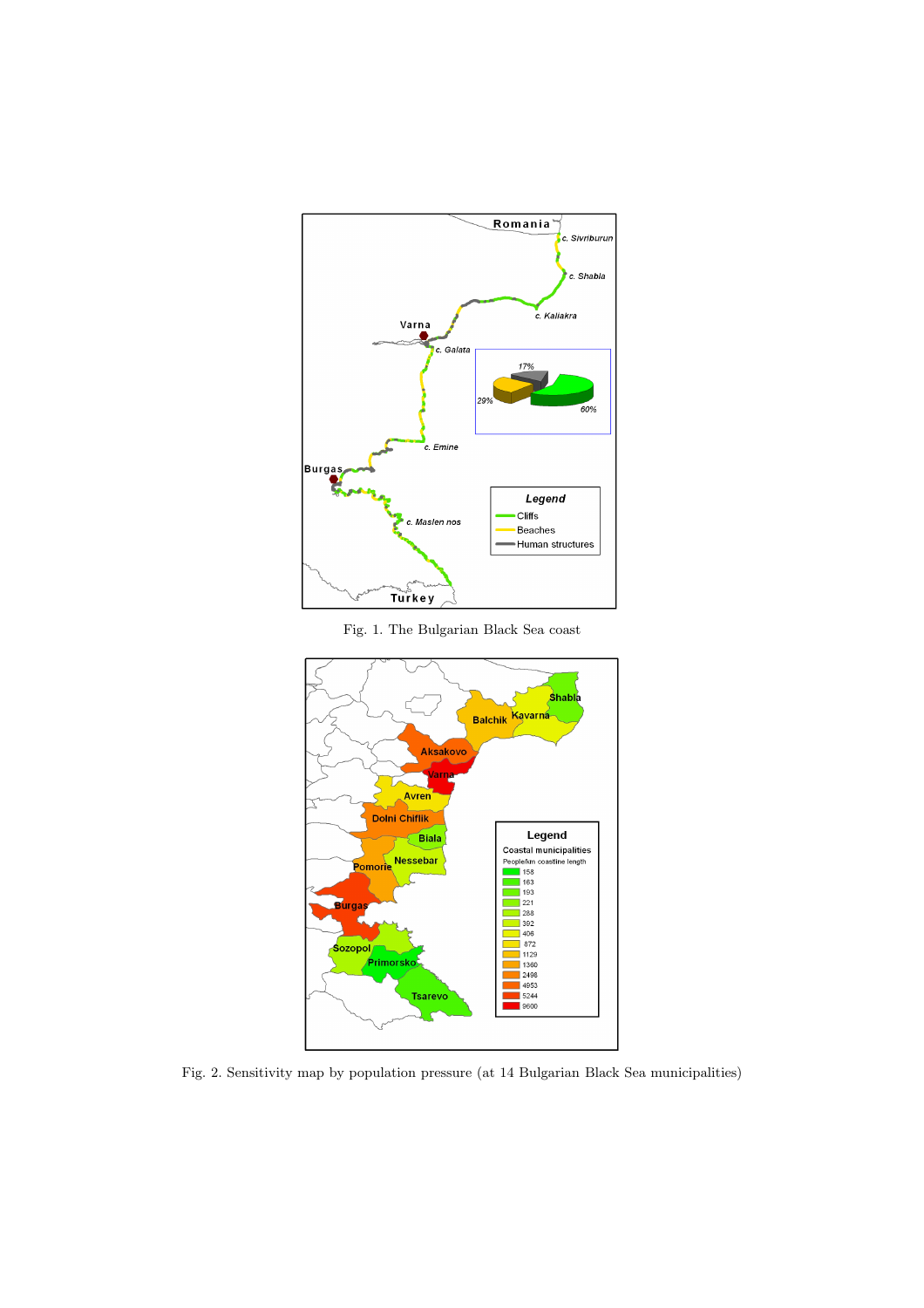

Fig. 3. Sensitivity map by technogenous impact (at 14 Bulgarian Black Sea municipalities)



Fig. 4. Example of dike construction along the Bulgarian coast: a) June 2007; b) May 2009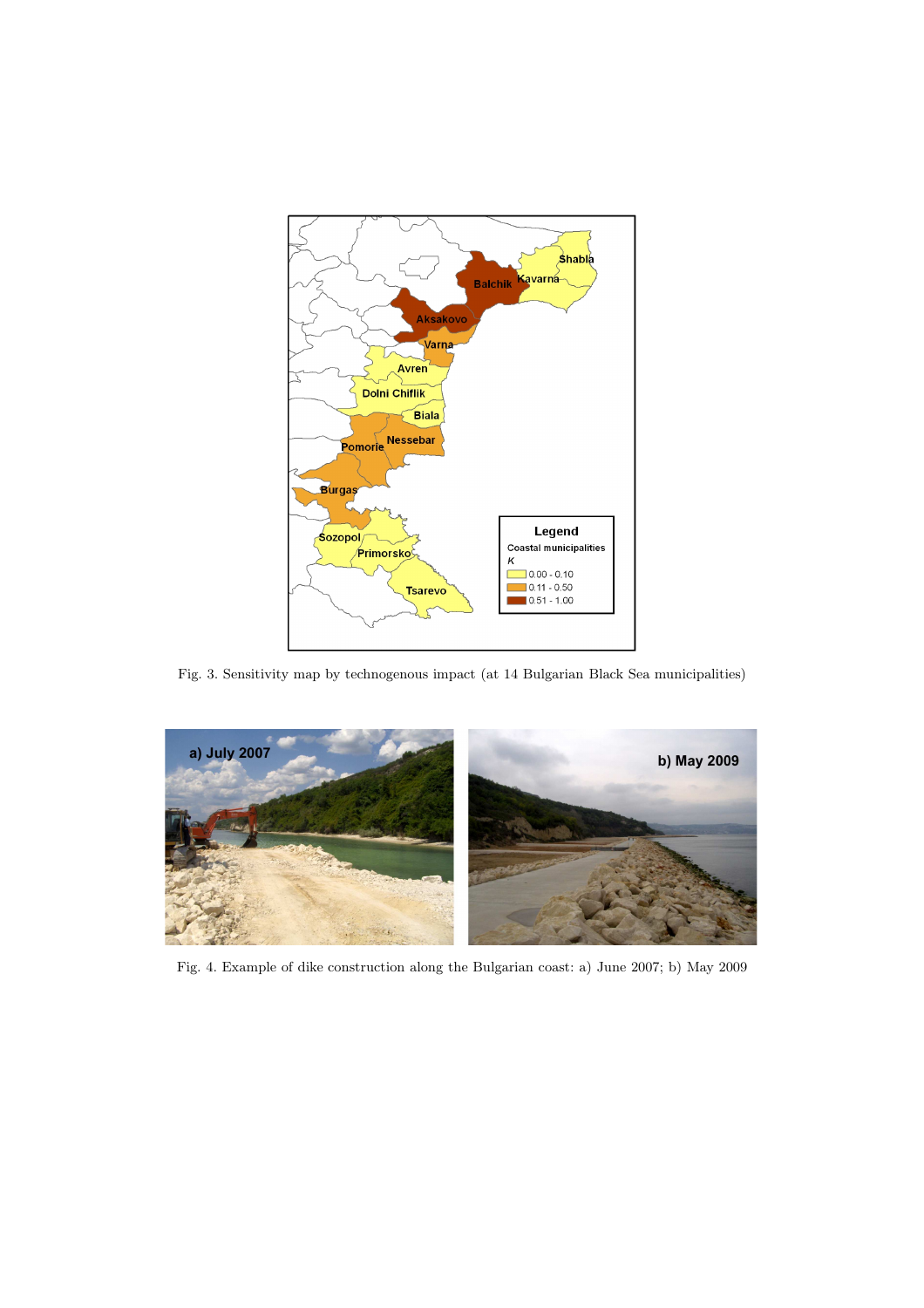morphic agents. Under a rising sea level and growing habitation along the coasts, the behaviour and future coastline evolution will become even more influenced by human actions  $\mathcal{F}$ . In recognition of this, the main objectives of present study are to identify the existing risks associated with pressure boom by population and protection activities at the coastal zone of Bulgaria in order to delimitate the most sensitive areas. Such adverse impacts are caused by rapidly increased habitation on one hand and on the other, by coastal defence structures designed to prevent the public/owners properties. At last, some aspects on the attempts towards implementation of the ICZM process in Bulgaria and the still existing gaps for its further progress were also considered.

2. Data used and methodology. Data from topographic maps in scale 1 : 25 000 were used to identify shoreline position, and built harbours and protection structures along the Bulgarian Black Sea coast, and to determine the boundaries of each coastal municipality. The topographic maps were scanned, georeferenced and digitised with help of Geographic Information System (GIS) tools. A number of 379 two major types of segments were indicated along the Bulgarian coast: natural segments (cliffs and beaches) and technogenous segments (ports, navigational channels and defence structures). The information about the location and type of each segment were filled in a separate column in the attribute table of the linear object (for one, the coastline with structures). The linear lengths of the individual segments were estimated with XTools Pro 5.0 GIS extension and the information contained in the attribute table was then exported as an Excel table. After that, the calculations and analyses were performed and the coastline lengths for all 14 Bulgarian Black Sea municipalities were determined.

The basic data for population (number of residents) in the Bulgarian Black Sea municipalities were obtained from the last Census data in 2001  $[11]$ , while data for the areas of municipalities were derived from  $[12]$ . The different sources data were collected, processed and tabulated. In order to identify the extent of population pressure on the coast, the number of people per linear coastline km for each municipality was used as an indicator. Sensitivity classification maps were produced using ArcGIS Dekstop 9.2. These maps serve to delimitate the most vulnerable areas along the coast that are exposed to the impacts of high population growth, on one hand, and to heavily concentration of human structures, on the other hand.

3. Sensitivity classification by population pressure at the Bulgarian Black Sea coastal municipalities. Coastal areas provide the base for all human activities on the two sides of the coast – land and sea  $[13]$ . Thus, the estimates based on the 2001 Census data show that the population living in the 0–10 km coastal zone is 86 million inhabitants or 19 % of the European Union (EU) total population  $\lvert \S \rvert$ . With the increasing migration of citizens to the coastal zone, however, the character and quality of the shoreline is altering. High population density continually impacts the natural processes and thus affecting stability of

Compt. rend. Acad. bulg. Sci., **63**, No 1, 2010 139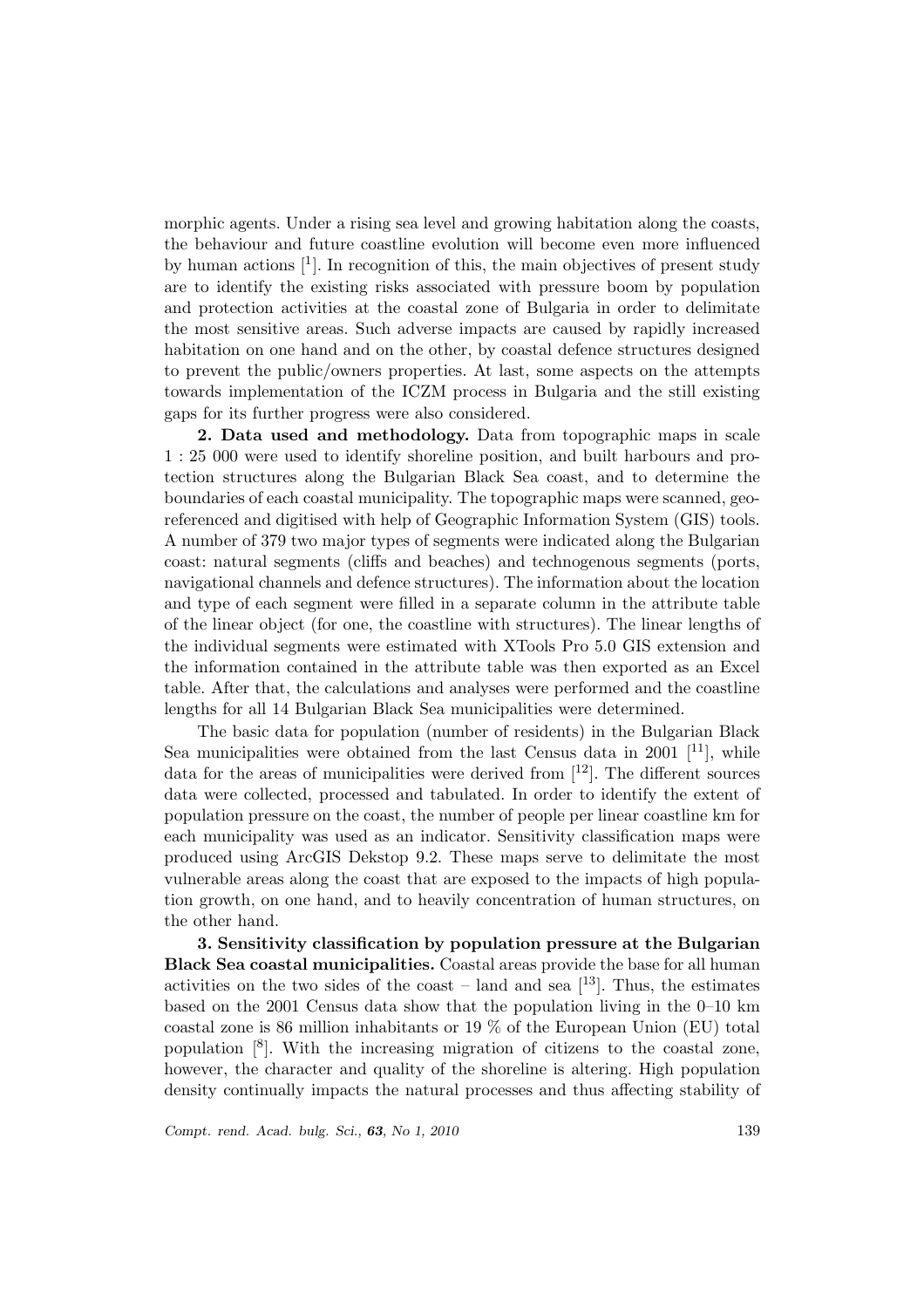the coastline  $[8, 14]$ . As a result, the coastal ecosystems have been threatened of population growth and being now vulnerable to pollution, habitat degradation and loss, overfishing, erosion, etc.

As many other near-shore areas, the Bulgarian Black Sea coastal zone has also recorded higher increase of population compared with the inland areas. This continuous rise is a consequence of natural gain, but as well as of migration trend close to the shore because of existing variety of recreational and economic opportunities. According to the last Census data in Bulgaria [11], it was found that the population density in 10 km zone from the coast reaches 211 people per square km, while in 30 km and 60 km zones, the density is 30 and 28 people per square km respectively  $\lceil 5 \rceil$ . Taking into account that the coastal zone is limited land area, but sensitive to several marine/coastal risks, this high population growth could be considered as one of the major hazard factors that reduces the persistence of the coastal zone.

There are 262 municipalities in Bulgaria, which are the smallest administrativeterritorial units. Fourteen of them are classified as coastal municipalities, because they are located entirely or partially within the Black Sea coast  $[5, 12]$ . The total area of all 14 coastal municipalities is 5784 square km or they comprise about 5% from the entire country's territory and accommodating almost 9% of national population [<sup>5</sup> ]. By comparison, in 2001 the averaged population density for entire country is 72 people per square km, whereas in all Bulgarian Black Sea municipalities the averaged density value is 122 people per square km.

The sensitivity classification map (Fig. 2) shows the coastal areas with highest population pressure on the coast in terms of how many persons live per linear km of the coastline length at all 14 Bulgarian municipalities. The results obtained vary between the lowest value of 158 persons and the highest value of 9600 inhabitants per km of coastline length. Population concentration is lowest in the coastal municipalities of Shabla and Biala, while the largest sea towns of Varna and Burgas remark the highest population density and thus being the most populous sites along the Bulgarian Black Sea coast. Varna and Burgas are important community centres and regional cores of NUTS II (Nomenclature of Territorial Units for Statistics) regions of Severoiztochen and Yugoiztochen. These two cites are also equipped with largest harbours and they continuously tend to expand due to diverse economic, service and labour opportunities, which are attracting more people to the shore. This population growth had also significant impact on the coastal geomorphology of the two largest Bulgarian Black Sea bays of Burgas and Varna as they comprise larger parts of the heavily developed coastline.

4. Sensitivity classification by human structures at the Bulgarian Black Sea coastal municipalities. A number of defence measures have been applied to solve and manage the erosion/landslide problems along the Bulgarian Black Sea coast. Much of these methods include using of hard stabilisation options such as solid groins, dikes and seawalls  $[<sup>9</sup>]$ . It should be pointed out that building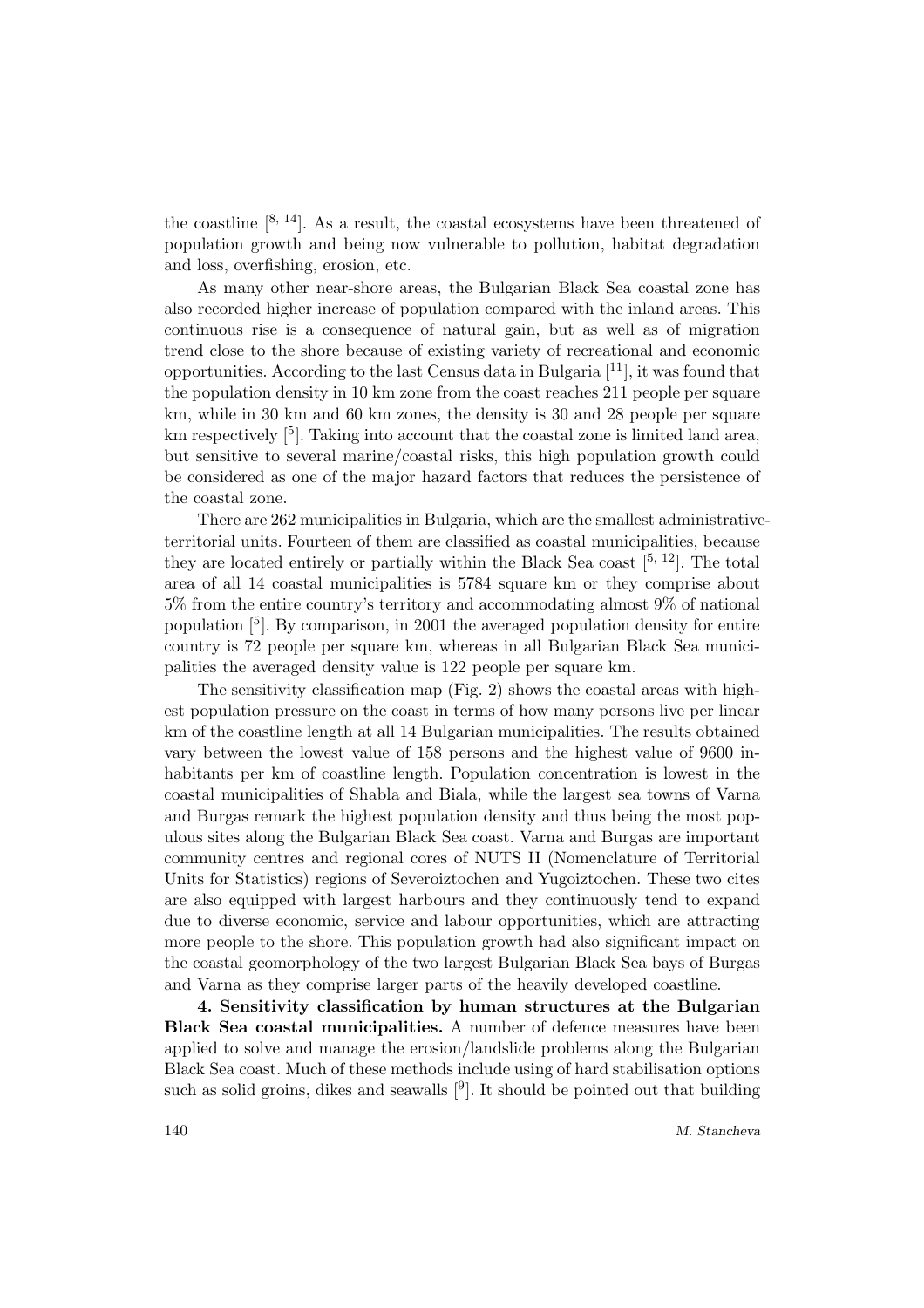of protection structures has particularly been increased over the last few decades. As a result, for a 50-year period (1960–2008) the amount of sediment material, incoming from cliff erosion, river solid discharge and wind-blown material has decreased from 4 979 700 Mg/y to 1 221 300 Mg/y. This in turn has provoked a reduction of sediment supply, beach degradation and even generating of new erosion spots. Therefore, the major causes for continuing erosion along the Bulgarian coast at present could be mostly associated with expanding human influence in terms of maritime constructions, dredging works and river corrections [<sup>3</sup> ].

The present study produces a sensitivity classification map of vulnerable areas at the Bulgarian Black Sea shoreline by port/coast-protection structures impacts on the coast (Fig. 3). This classification was made along 14 Bulgarian coastal municipalities using the so-called *coefficient of technogenous impact*  $(K)$  which serves for quantitative assessment of the impact of maritime structures on the coastline  $[15]$ . This coefficient represents the ratio between the total length of all maritime hydraulic structures/objects (groins, moles, seawalls, dikes, navigational channels and permeable bridges) and the total length of the coastline. According to this classification the extent of technogenous impact is considered as minimal at  $K = 0.0001 - 0.1$ ; average when  $K = 0.11 - 0.5$ ; maximal at  $K = 0.51 - 1.0$  and extreme if  $K > 1.0$ . K was estimated for each municipality along the Bulgarian coast, as it varies between 0.00 (for municipalities of Avren and Dolni Chiflik) and the highest value of 0.70 (for Aksakovo municipality). It is obvious from the classification map that the explored coefficient of technogenous impact is highest for the municipalities of Aksakovo, Balchik, Varna, Nessebar, Pomorie and Burgas, which corresponds to the sensitivity map by population pressure. This means the larger population concentration requires the larger number of measures to be implemented for mitigation of coastal hazards. In fact, the port and stabilisation structures are not regularly constructed along the coast. As a result, there are some parts with largest proportions of armoured coastline: at the northern part of the Bulgarian coast, between cape Ekrene and cape Galata, where 73 various types of maritime structures were identified  $[$ <sup>16</sup> $]$  and at the south part, between the town of Nessebar and cape Foros. These heavily occupied areas include as well as the largest Bulgarian Black Sea bays of Burgas and Varna, where the vast deal of urban/land activities (transport logistics, industries, trades, etc.), coastal infrastructures and tourist developments are concentrated. For example, the highest value of technogenous impact  $K$  was identified for Aksakovo municipality, which has the coastline length of 4 km at least. However, the intensive erosion-landslide processes here were solved through 1484 m long dike construction and system of four solid concrete groins with a length between 70–110 m.

Although numerous defence measures taken along the Bulgarian coast, the progress of adverse erosion processes show that the problems related to them have not been solved yet [<sup>9</sup>]. At present, there are many cases of usefulness and adhoc structures along the coast, which are partially broken or being in disrepair

Compt. rend. Acad. bulg. Sci., 63, No 1, 2010 141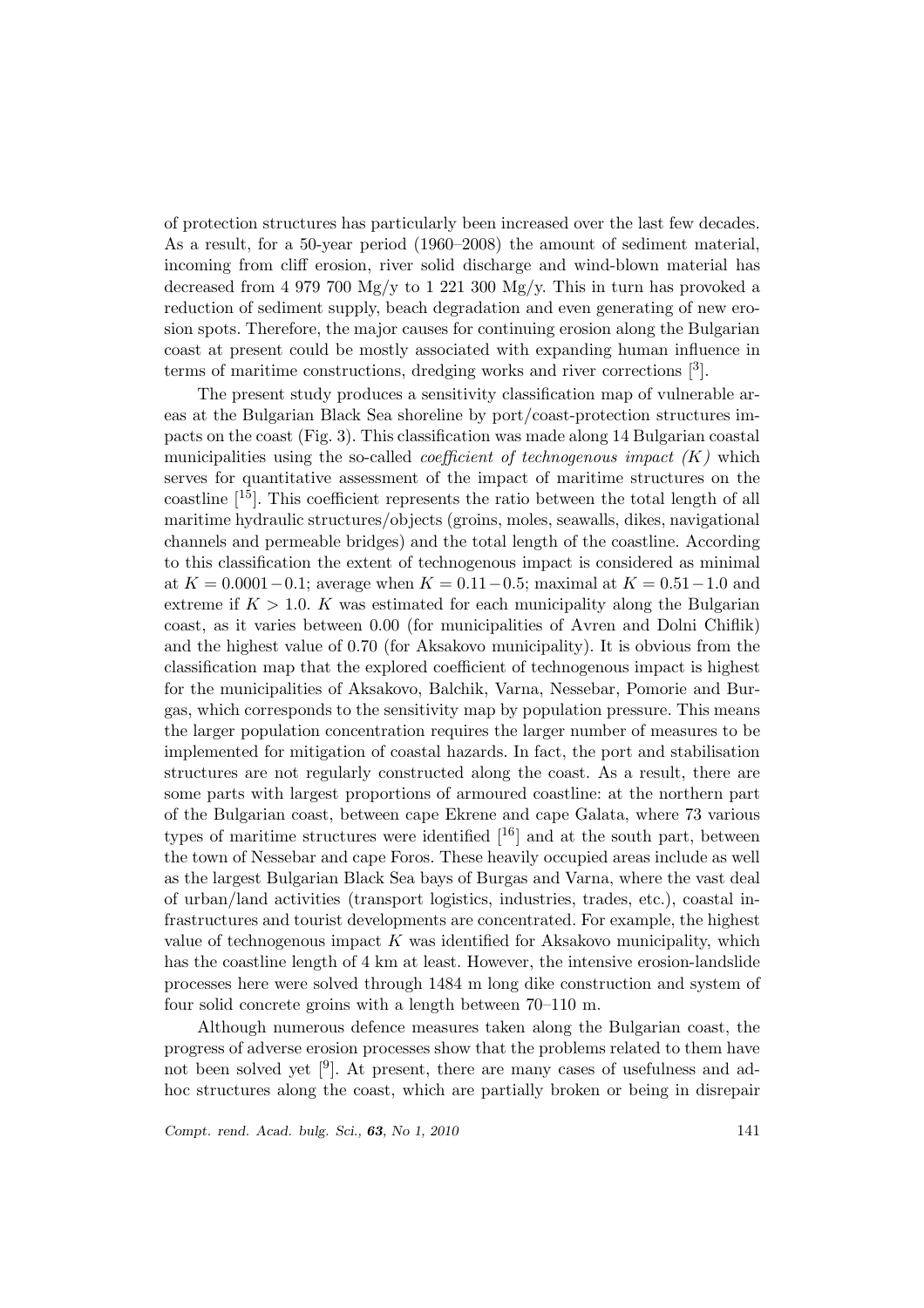state. Their effects are now resulting in downdrift erosion, reduction of sandy beaches and degradation of natural resources. The needs to protect the coast at most erosion-prone areas have in particular been proclaimed by the increasing habitation in the coastal zone and the needs arisen then to save their properties. Instead of soft protection alternatives, the construction of hard stabilisation structures, such as groins, dikes and seawalls, have been assumed as a common solution to prevent the coastline. In this way, coastal defence in Bulgaria is still poorly planned and often the huge structures are built with many costs and without uses (Fig. 4 a, b). The pictures present a construction of new dike-rubble mound breakwater as a 12 km long road between Albena resort and the town of Balchik. Dikes are onshore structures with the principal functions of protecting low-lying coastal territories against flooding, and they are widely used as defence methods along the Bulgarian coast. Dikes provide effective wave breaking and sufficiently protect the coast against flooding. On the contrary, such structures stop the exchange between land and sea, and vice versa, disrupt sediment supply from the cliff, restrict public access to the water-area and decrease coastline attractiveness. In that case, however the cliff is overgrown and stable, and there is low wave energy reaching the coast. The first picture was taken in June 2007 during the construction and presently (2009) the dike is entirely completed. In this way, 12 km of the natural coast at this section was armoured and the whole coastal ecosystem was forever destroyed. In fact, the shoreline armouring has many impacts that reach far beyond the individual parcels they are designed to protect. As such structures are constructed to protect the coastal infrastructure not to save the beaches the population could be adversely affected by the stabilisation activities in terms of unnatural visual impacts, restricted access to the shoreline and beach reduction  $[4]$ .

5. Addressing issues of ICZM in Bulgaria. The Integrated Coastal Management (ICM) is defined by  $\lceil^{13}\rceil$  as a continuous and dynamic process by which decisions are made for the sustainable use, development and protection of coastal and marine areas and resources. First and foremost, the process is designed to overcome the fragmentation inherent in both the sectoral management approach and the splits in jurisdiction among levels of government at the landwater interface. This is done by ensuring that the decisions of all sectors and all levels of government are harmonised and consistent with the coastal policies of the nation in question.

At present, one of the major tasks for any relevant management strategy is the capability to cope with constantly growing anthropogenic pressures in coastal zones. The main reasons why an integrated approach is needed for managing the oceans and coasts are dual: the effects of ocean and coastal uses can have on oceans and coasts; and  $(2)$  ocean and coastal users conflicts  $[13]$ . Development activities such as building of structures, mining, dredging, etc. can significantly affect the ecology of the coastal zone and functioning of coastal and marine processes. Two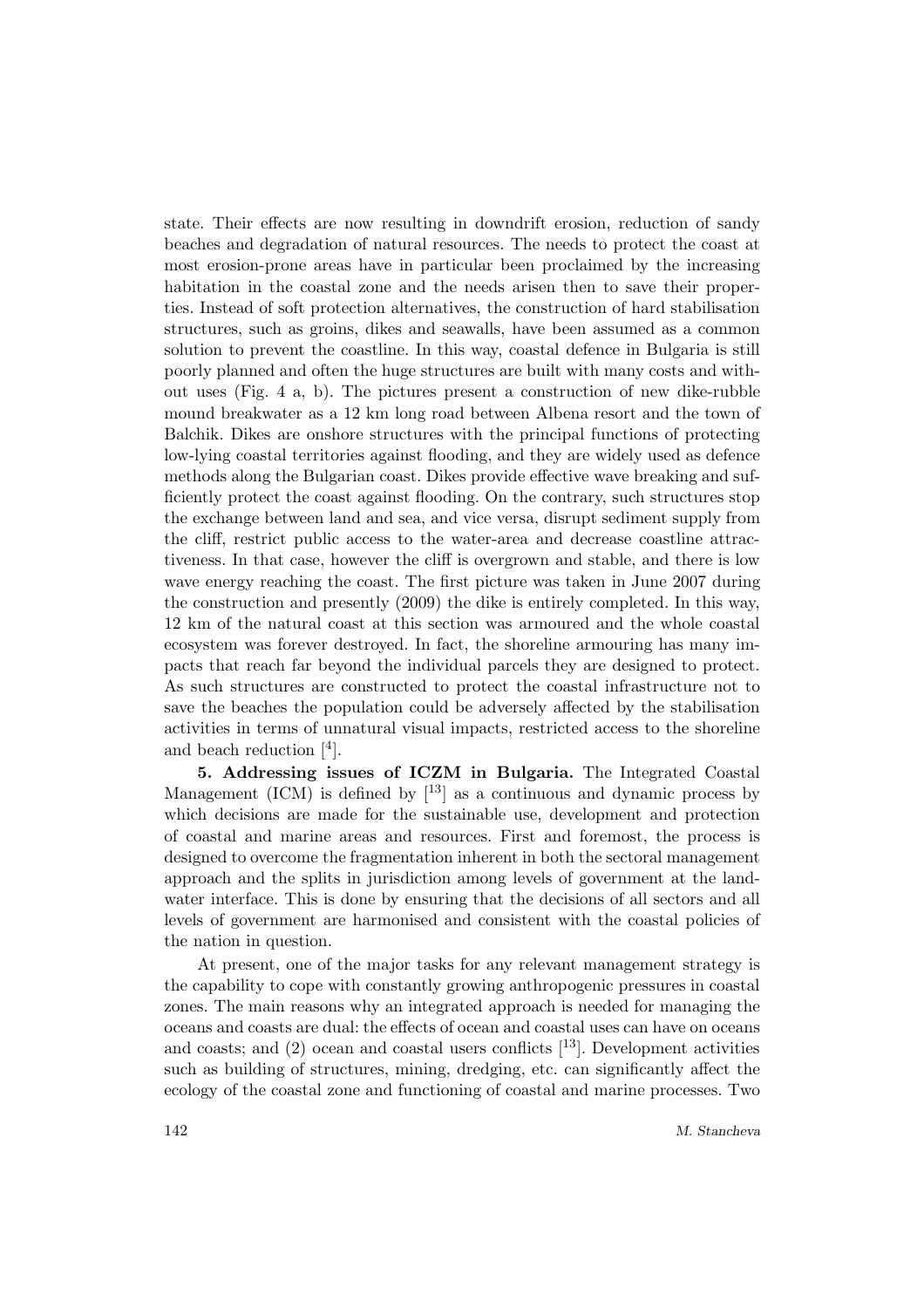major types of conflicts related to coastal and ocean resources can be noted: (1) conflicts among users over the use or non-use of particular coastal/ocean areas; and (2) conflicts among government agencies that administer programmes related to coasts and oceans. For example some interactions arising are conflicts related to marine transportation and offshore oil development, coastal land reclamation, coastal tourism, sand mining, commercial fishing etc. In this respect, the integrated concept of adequate ocean and coastal management involves implications of developments, conflicting uses and interrelationships among physical processes and human activities, and it promotes linkages between coastal and ocean activities. As part of ICM, one of the major principles of any ICZM is therefore to take into account all sectoral interests in the coastal zone regarding the process of exploiting and preserving natural resources in the context of sustainable development.

As a whole, ICZM in Bulgaria as an institutional, ongoing and long-term strategy is poorly developed and still needs supporting governmental and public integrated efforts. It was found throughout the evaluation report  $[10]$  that in Bulgaria no ICZM equivalent policies are in advanced stages of preparation and fragmented tools are just in place to address coastal issues. The report pointed on the lack of strategy implemented yet and lack of awareness by both the public and state sectors on the importance of ICZM. At this point, the integration of the natural ecosystem in all aspects (physical, coastal, chemical, biological) is not in the field of vision of the public and state policy. This way, the involvement of scientific expertise, public discussions and education programmes on the critical problems have not been conducted and the research results have been rarely taken under the strategies for coastal zone planning and management.

In fact, the development of a Programme for ICZM of the Bulgarian Black Sea coast was started in 1994, however, without an adequate legal framework. This first attempt was funded by a loan from the World Bank, as the land use plans for coastal municipalities elevated above 0.50 m were developed.  $[17]$ . Efforts to elaborate a systematic ICZM programme were resumed in 2007, when Bulgaria joined the EU. As a result, the Black Sea Coast Development Act  $[18]$ , enforced January 1, 2008 was adopted. These activities were enhanced by the need to harmonise the legislation between all EU countries. The main objectives of the Black Sea Coast Development Act are focused on: creation of conditions for protection, sustained integrated progress and development of the Black Sea coast; ensuring free public access to the sea shore; protection, preservation and rational use of natural resources; prevention and reduction of pollution; protection of the sea shore from erosion; and protection of the natural landscape as well as of cultural and historical heritage. At this stage the ICZM process in Bulgaria have not involved all relevant administrative bodies and all decisions are taken by the local, regional and national governments, and due to the state monopoly the coordination between them is missing  $[10]$ . In this context, as first attempt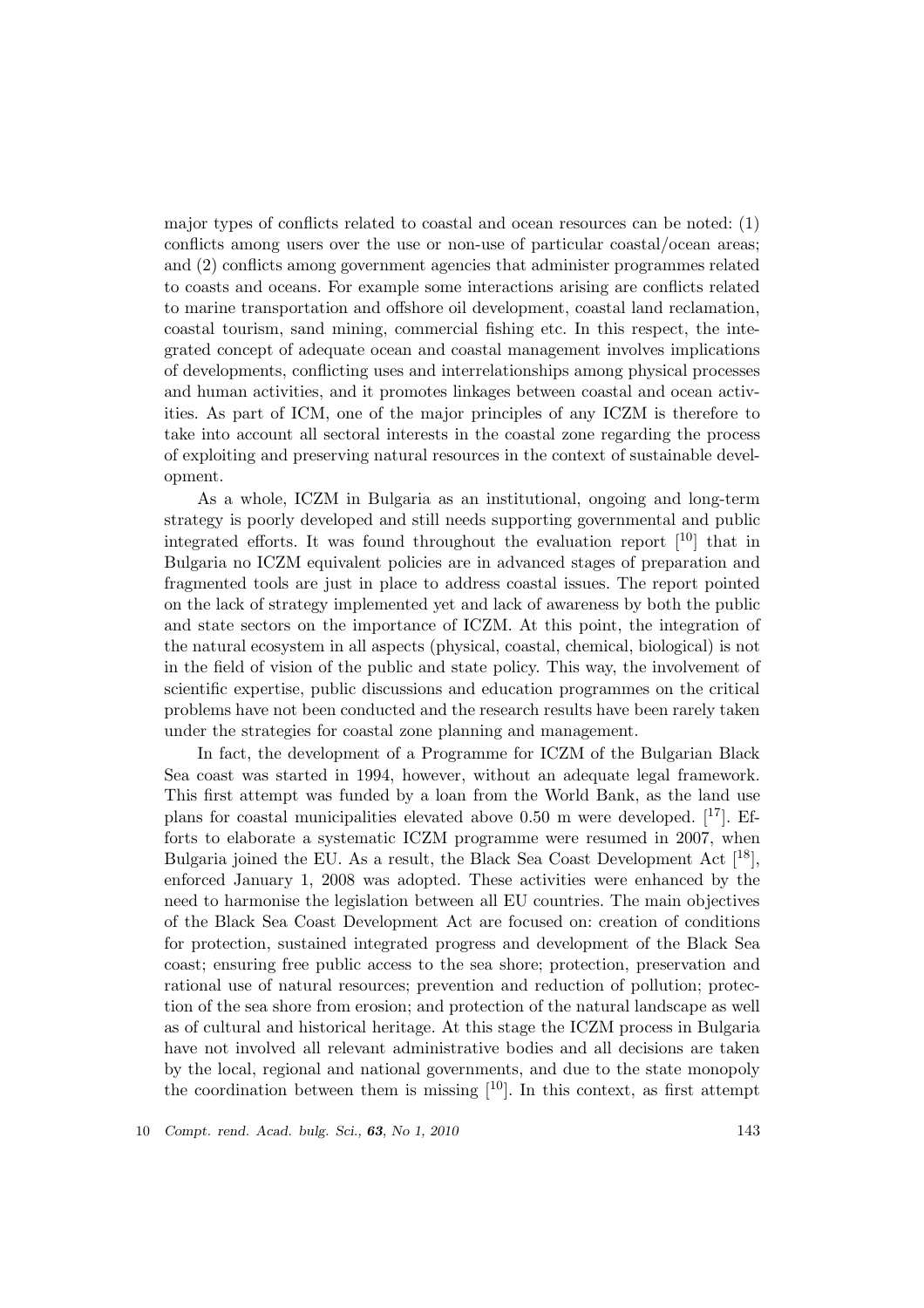the Black Sea Coast Development Act provides the basis for creation and implementation of an ICZM Programme and for a new strategy to protect the coastal zone against negative natural and anthropogenic impacts in view of the long-term perspective for coastal development  $[17]$ .

The full implementation of ICZM process in Bulgaria still requires governmental contribution and political will for establishing the legal provisions to regulate many of the existing crucial problems in the coastal zone. Yet, there is no balanced combination of instruments in planning and management and these are the common gaps in the state policy of main directions in the scope of national ICZM. There is no co-ordination and coherency between the main socio-economic activities at national and regional level [10]. The Black Sea Coast Development Act determines only management regulations, but not to the required extent. There is no interaction between coastal scientists, planners and decision-makers, and most of the projects have been authorised without environmental impact assessments. As a result, major areas along the Bulgarian coast were completely urbanised by new developments such as hotels, second homes and other infrastructures, thus causing destruction of the natural resources.

Hence, transparency in decision-making and active public participation are essential for the success of any ICM programme  $[13]$  A strong public education that includes outreach efforts to all educational levels and to the general publics could be required in obtaining public understanding of the special character of coastal areas and the need of special ICM strategy.

5. Conclusions. The performed research identifies the existing risks associated with human-induced impacts in order to delimitate the most vulnerable areas along the coastal zone of Bulgaria. The study produces sensitivity classification maps by population density and by technogenous impact at the 14 Bulgarian Black Sea coastal municipalities.

The results demonstrate that the coast is currently exposed to many natural impacts, such as erosion, but also to the boom of increases in economical, development and recreational activities. Population concentration is lowest in the coastal municipalities of Shabla and Biala, while the largest sea towns of Varna and Burgas remark the highest population density and thus being the most populous sites along the Bulgarian Black Sea coast. The highest value of technogenous impact, based on the coefficient  $K$ , was found for the municipalities of Aksakovo, Balchik, Varna, Nessebar, Pomorie and Burgas, which corresponds to the sensitivity map by population pressure. This means the larger population concentration requires the larger number of measures to be implemented for mitigation of coastal hazards.

How can we put in place the most adequate coastal management strategy that could help to reduce the vulnerability and control the effects of growing anthropogenic pressure for a long-term preservation of natural resources? Since ICZM is considered as a key to the sustainable planning and development of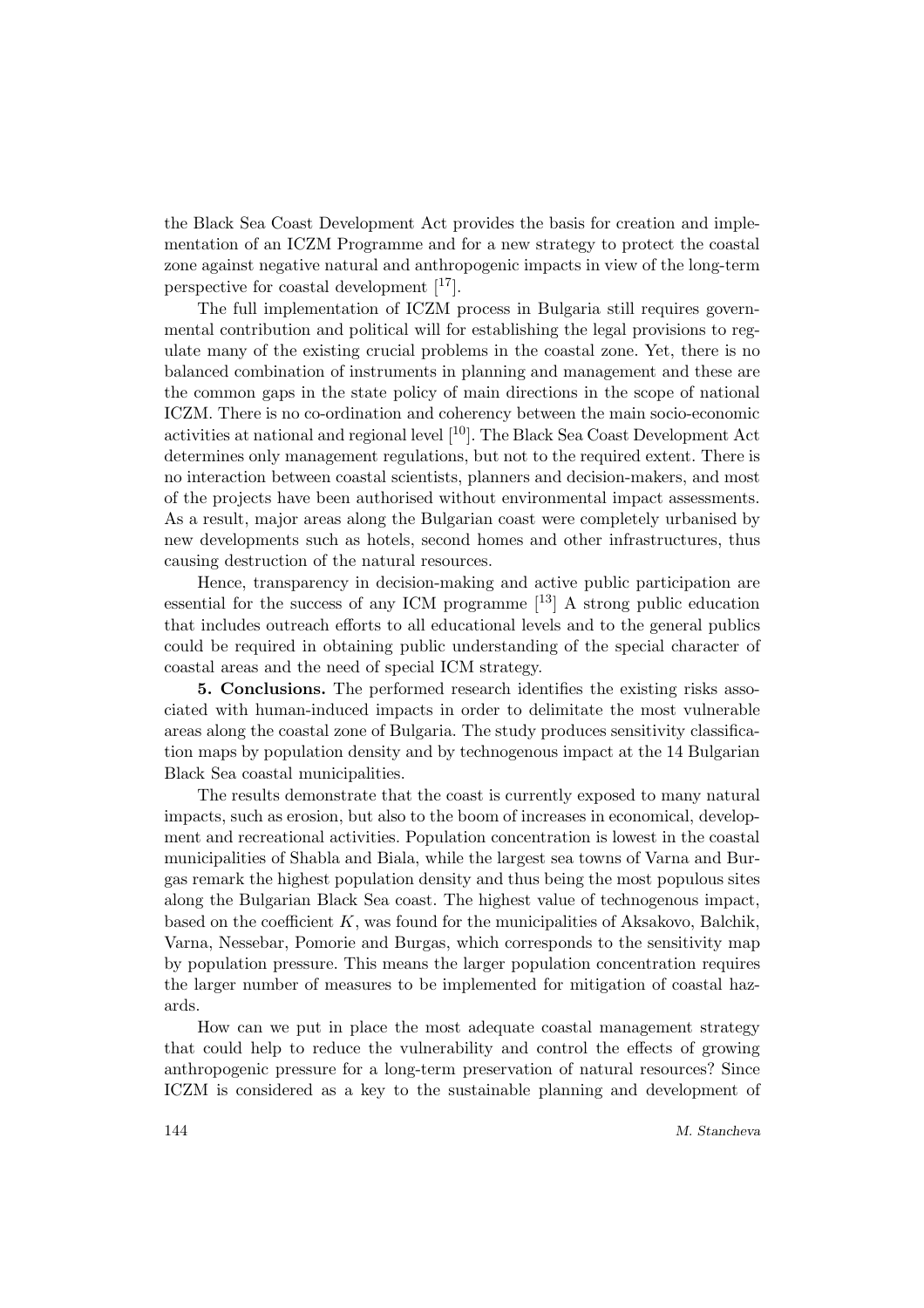densely populated areas, there is an increased demand on expanded efforts by scientists, responsible authorities and general public in Bulgaria to fully realise the coastal zone management process.

### **REFERENCES**

- [ 1 ] Cooper J. A. G. Geophysical Research Abstracts, 11, EGU2009-2143, 2009 EGU General Assembly.
- [ 2 ] Stanchev H. Compt. rend. Acad. bulg. Sci., 62, 2009, No 4, 507–514.
- $\left[\begin{smallmatrix} 3 \ 1 \end{smallmatrix}\right]$  PEYCHEV V., M. STANCHEVA. Compt. rend. Acad. bulg. Sci., 62, 2009, No 2, 277–285.
- [<sup>4</sup>] STAMSKI R. Marine Sanctuaries Conservation Series MSD-05-3. U.S. Department of Commerce, National Oceanic and Atmospheric Administration, Marine Sanctuaries Division, Silver Spring, MD, 2005, 18 p.
- [<sup>5</sup>] PALAZOV A., H. STANCHEV. In: Proc. of 1st Biannual Scientific Conference "Black Sea Ecosystem 2005 and Beyond (Istanbul, Turkey), 2006, 158–160.
- [<sup>6</sup>] PEYCHEV V. Litho- and morphodynamic of the Bulgarian Black Sea coastal zone. Varna, Publ. House "Slavena", 2004, 231 p. (in Bulgarian).
- [<sup>7</sup>] PASHOVA L., I. JOVEV. In: Maritime Industry, Ocean Engineering and Coastal Resources (eds Guedes Soares & Kolev), London, Taylor & Francis Group, 2007, 761–768.
- [ 8 ] EEA (European Environment Agency) Staff. The changing faces of Europe's coastal areas (Report No 6), Copenhagen, 2006, 107 p.
- [<sup>9</sup>] STANCHEVA M., J. MARINSKI. In: Proc. of Coastal Structures 2007 International Conference, Venice, Italy, 2007, 2Bb–023.
- [<sup>10</sup>] Evaluation of Integrated Coastal Zone Management (ICZM) in Europe. Final Report 2006, 43 p. URL: http://ec.europa.eu/environment/iczm/pdf/evaluation iczm report.pdf (last accessed on 20.05.09).
- [ <sup>11</sup>] National Statistical Institute. Population, Volume 1, Part 3: Populations According to the Censuses by Districts, Municipalities and Settlements. Sofia, 2002, pp. 523 (in Bulgarian).
- [<sup>12</sup>] KOPRALEV I. Regions for Planning, Districts and Municipalities in Bulgaria. Publ. Sofia, House "Petar Beron", 2004, 335 p. (In Bulgarian).
- [<sup>13</sup>] CICIN-SAIN B., R. W. KNECHT. Integrated Coastal and Ocean Management: Concepts and Practices. Island Press, Washington, 1998, 517 p.
- [ <sup>14</sup>] MESSINA Project. Newsletter, Issue 1-October 2004; ULR: www.interreg-messina.org
- [<sup>15</sup>] AYBULATOV N. A., Y. V. ARTYUKHIN. Geoecology of the World Ocean's Shelf and Coasts. Leningrad, Hydrometeo Publishing, 1993, 304 p. (in Russian).
- [<sup>16</sup>] STANCHEVA M., H. STANCHEV, V. PEYCHEV. Problems of Geography, Bulgarian Academy of Sciences, Book 3–4, Sofia, 2007, 72–82.

Compt. rend. Acad. bulg. Sci., **63**, No 1, 2010 145